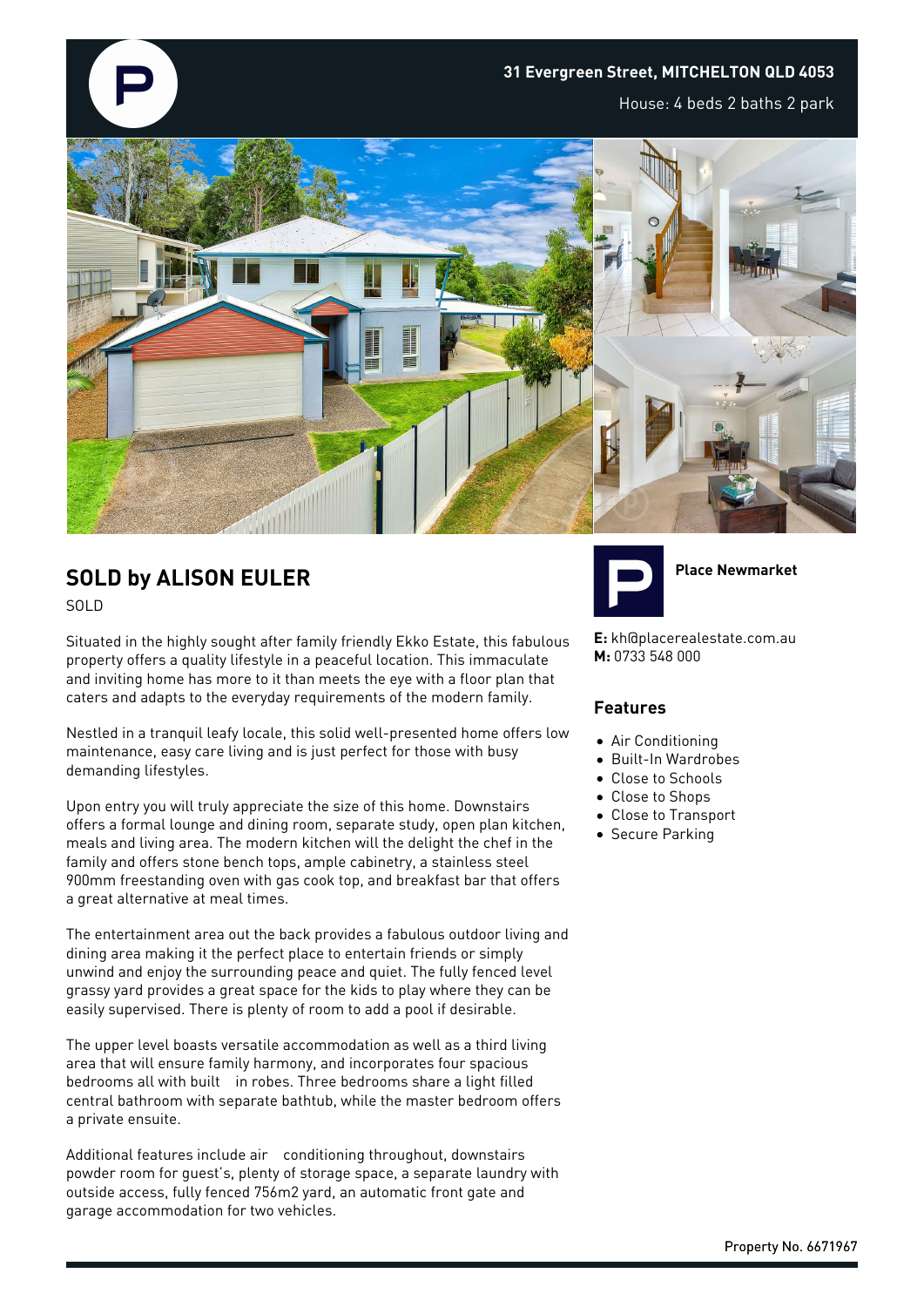#### **31 Evergreen Street, MITCHELTON QLD 4053**



House: 4 beds 2 baths 2 park

Surrounded by other quality built homes, you are only moments to the caf and restaurant strip of Blackwood St, Brookside Shopping Centre, transport and several nearby schools. This property combines easy living in a peaceful location.

Your personal inspection is highly recommended to see everything this marvellous home has to offer.

\*\*This property is being sold by auction or without a price and therefore a price guide can not be provided. The website may have filtered the property into a price bracket for website functionality purposes\*\*